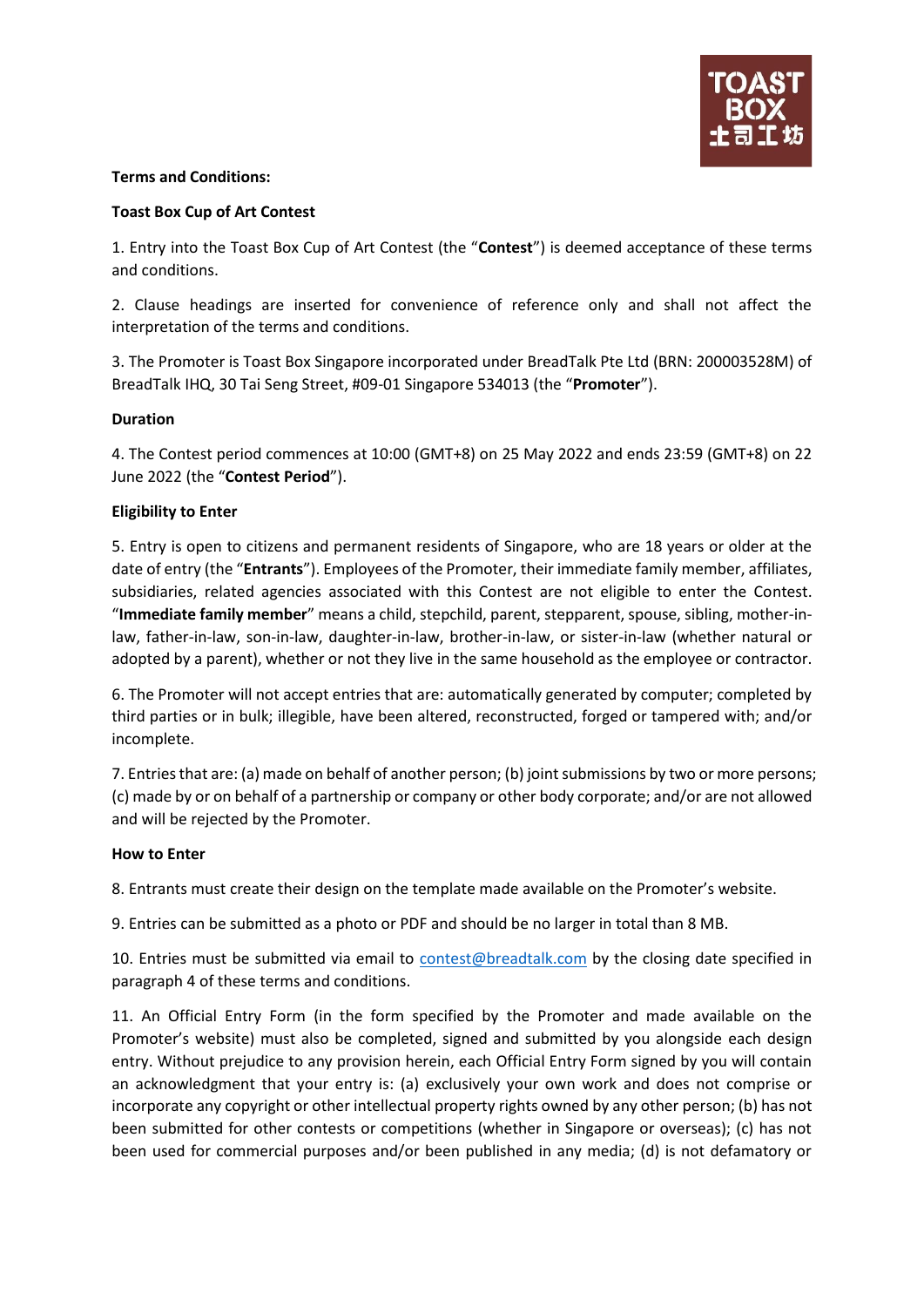

immoral; and (e) does not infringe any third party rights and/or any agreements to which you are a party.

12. Receipt of entries will be acknowledged through an automated return email and all entry information will be retained by the Promoter.

13. Neither the Promoter nor any of its employees, agents or representatives will be responsible for the non-receipt and/or non-inclusion of entries in the Contest as a result of being lost, late, illegible, incomplete, invalid, or because of technical failures or otherwise, including such failure which is within the control of the Promoter or its employees, agents or representatives.

14. The winner will be required to confirm in writing that they have read, understood, and complied with the terms and conditions of this prize draw, and may be required to provide proof of eligibility (including, but not limited to, proof of identity, age and/or residency), as necessary. The proof of eligibility that will be considered suitable for verification is at the Promoter's discretion.

15. The Promoter reserves the right to cancel, alter and/or amend the Contest at any stage if deemed necessary in its own opinion and entirely at its own discretion, or if any circumstances arise outside of the Promoter's control.

16. Entries cannot be returned by the Promoter.

17. There is no limit on the number of entries an individual can submit. However, Entrants can only have one (1) entry shortlisted.

18. There is no purchase necessary by you to enter the Contest and there is no charge for submitting an entry.

#### **Prizes**

19. Entrants can only win one (1) prize each.

20. The Grand Prize includes the following:

- \$500 NETS Prepaid Card
- \$100 worth of Toast Box vouchers and products

21. The Merit Prizes includes the following:

- \$200 NETS Prepaid Card
- \$50 worth of Toast Box vouchers and products

22. The Consolation Prizes includes the following:

• \$50 worth of Toast Box vouchers and products

23. Prizes are not exchangeable or redeemable for cash or other goods or services. A prize cannot be transferred to any other person, unless agreed to by the Promoter. By accepting the prize, the winners agree to the conditions of its use.

24. If the prize (or part of the prize) is unavailable, the Promoter, in its discretion, reserves the right to substitute the prize (or that part of the prize) with a prize of equal value and/or specification, without notice and without furnishing any reason.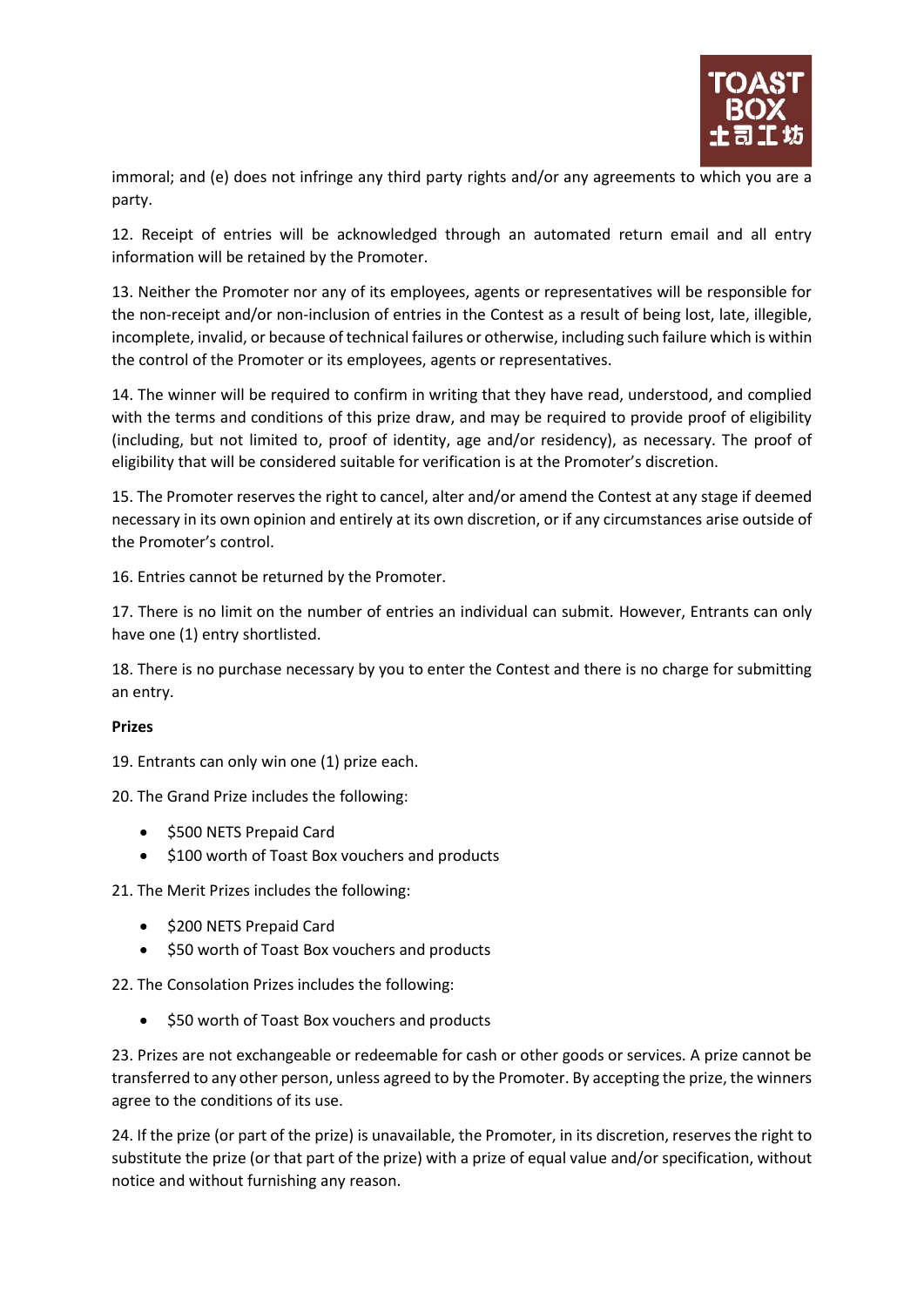

25. The prizes are to be collected by the winners from **1 July 2022**. The Promoter reserves the right to refuse prizes to any winner after this date.

26. The Promoter's decision is final and no correspondence will be entertained.

# **Judging & Winner Selection**

27. Judging consists of Internal judging.

28. All eligible entries received by the closing date specified in paragraph 4 will be uploaded in a Facebook album for public viewing.

29. Judges will score each entry according to the following weighted judging criteria: (1) Originality; (2) Creativity and (3) Relevance to Contest theme. The entry with the highest score from the Judges will be deemed the Grand Prize Winner. The next 2 entries with the next highest scores from the Judges will be deemed the Merit Prize Winners. The next 5 entries with the next highest scores from the Judges will be deemed the Consolation Prize Winners. The decision will be final and no appeal against the decision will be considered.

30. The Entrants may only have one (1) entry that qualifies him or her as the winner. If there is a tie, then the entry with the highest score in criteria (1) on Originality will be declared the Grand Prize Winner. If there is still a tie, then the tied entries will be re-judged and the Entrant whose entry receives the highest score will be declared to be the potential Grand Prize Winner. In no event will there be more than one (1) Grand Prize Winner.

31. If at any stage in the Contest, an Entrant cannot be contacted after reasonable efforts have been made by the Promoter, that Entrant shall forego his/her right to progress to the next stage and the Promoter at its sole discretion may arrange for a replacement Entrant to be selected.

32. The Promoter reserves the right not to award any prize if in the Promoter's sole opinion, none of the Entries meet the requirements stated herein or meet the required standard for that prize or the prizes.

33. If the winner is found to be ineligible or has not complied with these terms and conditions, such winner may be disqualified and an alternative winner for the prize may be selected.

34. The winning entry may be subject to minor alterations or adjustments by the Promoter or its agents, including, but not limited to, in order to ensure practicality of use.

35. Winners may be interviewed by the Promoter, and all winners hereby consent to public disclosure of their names, photographs and audio/visual recording of them and the results of the Contest in any publicity. The winners further consent to the Promoter disclosing such photographs, interviews, audios and videos to any third-party media entities for publicity purposes and in addition, the winners waive any right to inspect or approve the finished content and images. Winners may also be required to take part in further promotional activities arranged by the Promoter. Notification of the winners.

#### **Notification of the winners**

36. The winners will be notified by 27 June 2022 via e-mail at the e-mail address specified in the Official Entry Form. If the winner does not respond to our notification prior to 3 July 2022 (or such later date as the Promoter specifies for this purpose), the Promoter reserves the right to withdraw prize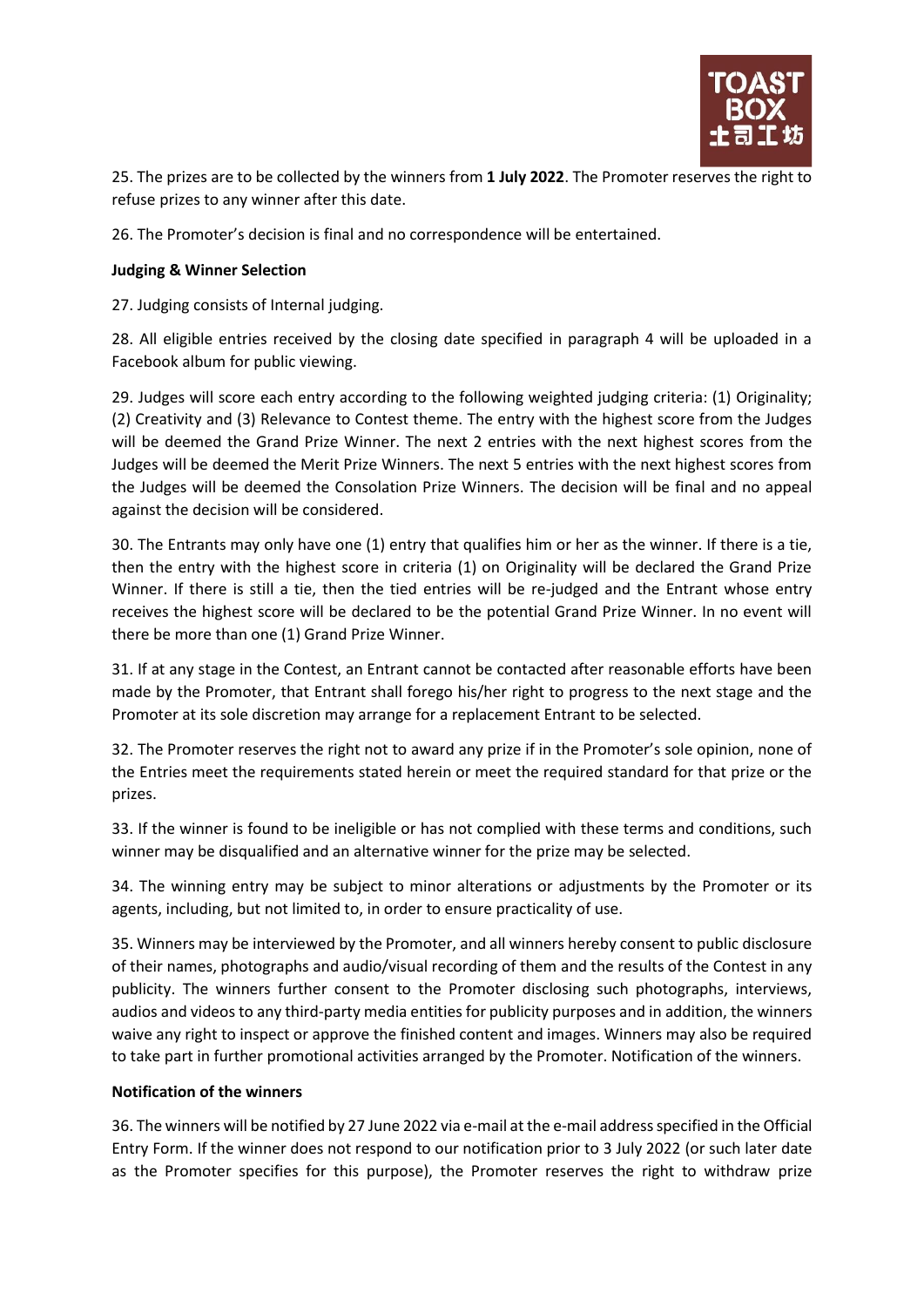

entitlement and the prize will be forfeited and an alternative winner will be selected. Upon prize forfeiture, no compensation will be given and the Promoter shall not be liable to the winner in any way whatsoever.

# **Contest Entries & Intellectual Property Rights**

37. The Entrants agree that their Contest Materials (excluding personal data) will be treated as having been submitted on a non-confidential basis.

38. The Entrants hereby grant the Promoter a non-exclusive, royalty-free, irrevocable, perpetual, world-wide and transferable license to use, reproduce, copy, transmit, display, publish, print, post, edit, adapt, modify, create derivative works of and/or otherwise distribute the Contest Materials submitted for the Contest (including the name of the respective Entrants) for the purposes of promoting the Contest and other promotional, publicity and marketing purposes, in any media format and through all media channels such as but not limited to webpages, social media sites and blogs, publications and/or any other form of advertising materials or promotional communications, without any payment or compensation to the Entrants.

39. The Entrants retain all intellectual property rights to their respective Entries and any accompanying materials submitted by the Entrants to the Promoter (the "**Contest Materials**").

40. The Entrants acknowledge and agree that the winning entry (in whole or in part) may be adapted, edited, altered, revised or otherwise modified for use by the Promoter as the design of Toast Box 8oz takeaway cups.

41. By submitting a competition entry, you represent, warrant and undertake to the Promoter that your entry: (a) is exclusively your own work and does not comprise or incorporate any copyright or other intellectual property rights owned by any other person and/or corporations; (b) has not been submitted for other contests or competitions (whether in Singapore or overseas); (c) has not been used for commercial purposes and/or been published in any media; (d) is not defamatory or immoral; and (e) does not infringe any third party rights and/or any agreements to which you are a party.

#### **Limitation of liability and variation of terms**

42. If any act, omission, event or circumstance occurs which is beyond the reasonable control of the Promoter and which prevents the Promoter from complying with these terms and conditions, the Promoter will not be liable for any failure or delay in performing its obligations. The Promoter reserves the right (subject to any applicable law) to cancel, terminate or modify or suspend this Contest.

43. The Promoter, its related bodies corporate and their respective directors, employees, contractors and agents (the "**Promotion Parties**") will not be liable for any losses, damages, expenses, costs or personal injuries arising out of this Contest, the publicity of this Contest or the use of any prize, including but not limited to any breach of these terms and conditions, contract or tort (including negligence) and any other common law, equitable or statutory remedy ("**Damages**") whatsoever, including but not limited to direct, indirect and consequential Damages, including Damages that cannot reasonably be considered to arise naturally and in the ordinary course of things, even if those Damages were in the contemplation of the Promotion Parties.

44. The exclusion of liability in paragraph 43 does not apply to limit or exclude liability: (a) for personal injury or death suffered or sustained in connection with the Contest; or (b) to the extent it is not